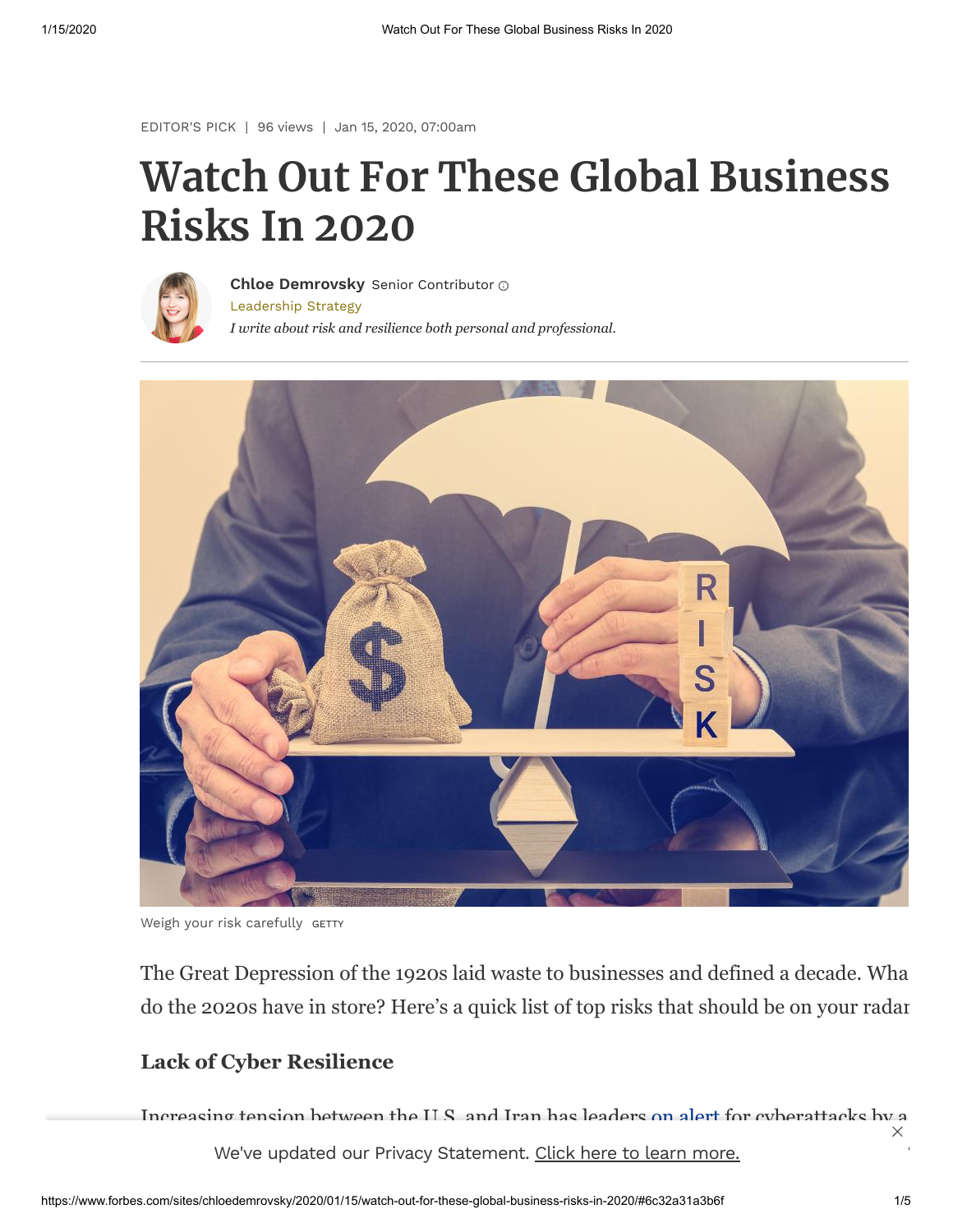[concerned about the threat of a major cyberattack after an estimated 8.5 billion](https://www.cnbc.com/2019/12/17/the-5-biggest-data-hacks-of-2019.html) accounts were compromised in 2019. According to [Hackmageddon,](https://www.hackmageddon.com/category/security/cyber-attacks-statistics/) about 85% of the attacks perpetrated are attributed to criminal actors, and this will certainly continue since economic incentives, low barriers to entry and low probability of penalty remain. Threats also can result from accidental IT failure, employee error or even a disgruntled employee.

Disaster Recovery Institute International's [Resilience Index](https://drive.drii.org/2020/01/14/dris-global-risk-and-resilience-trends-report-the-top-8-resilience-trends/) identifies major cyberattack, severe data breach and IT outage as the top three concerns of surveyed resilience professionals. The good news? The best defense involves routine measures, like minimizing administrative privileges and disaster recovery planning. Leadership must make cyber resilience a clear priority.

## **Economic Changes**

#### **Today In:** [Leadership](https://www.forbes.com/leadership-strategy)

Thanks in part to central bank actions to counteract weak economic growth, doomsday predictions for 2019 were thwarted. A general [global slowdown](https://blogs.imf.org/2019/12/18/2019-in-review-the-global-economy-explained-in-5-charts/) was led by emerging and developing markets and less investment by companies, although consumer spending remained confident. In 2020, the global economy will head into a modest recovery, but with continued risk of a downturn. While U.S. economic expansion has been the longest in history, gains have not been spread equally and the contentious debates around issues of income inequality, unemployment and debt, particularly student debt, will continue and likely heat up as the election looms. This could impact consumer behavior, lead to regulatory changes or both.

Pay close attention to the continued reckoning between the U.S. and China. While there's been some progress in the current trade war, longer term conflicts around values, influence and governance won't disappear any time soon. The competition will continue to impact global supply chains and technology, as China pursues its goal of promoting indigenous innovation and reducing its reliance on American products and services.

We've updated our Privacy Statement. Click here to learn [more.](https://www.forbes.com/privacy/english/)

 $\times$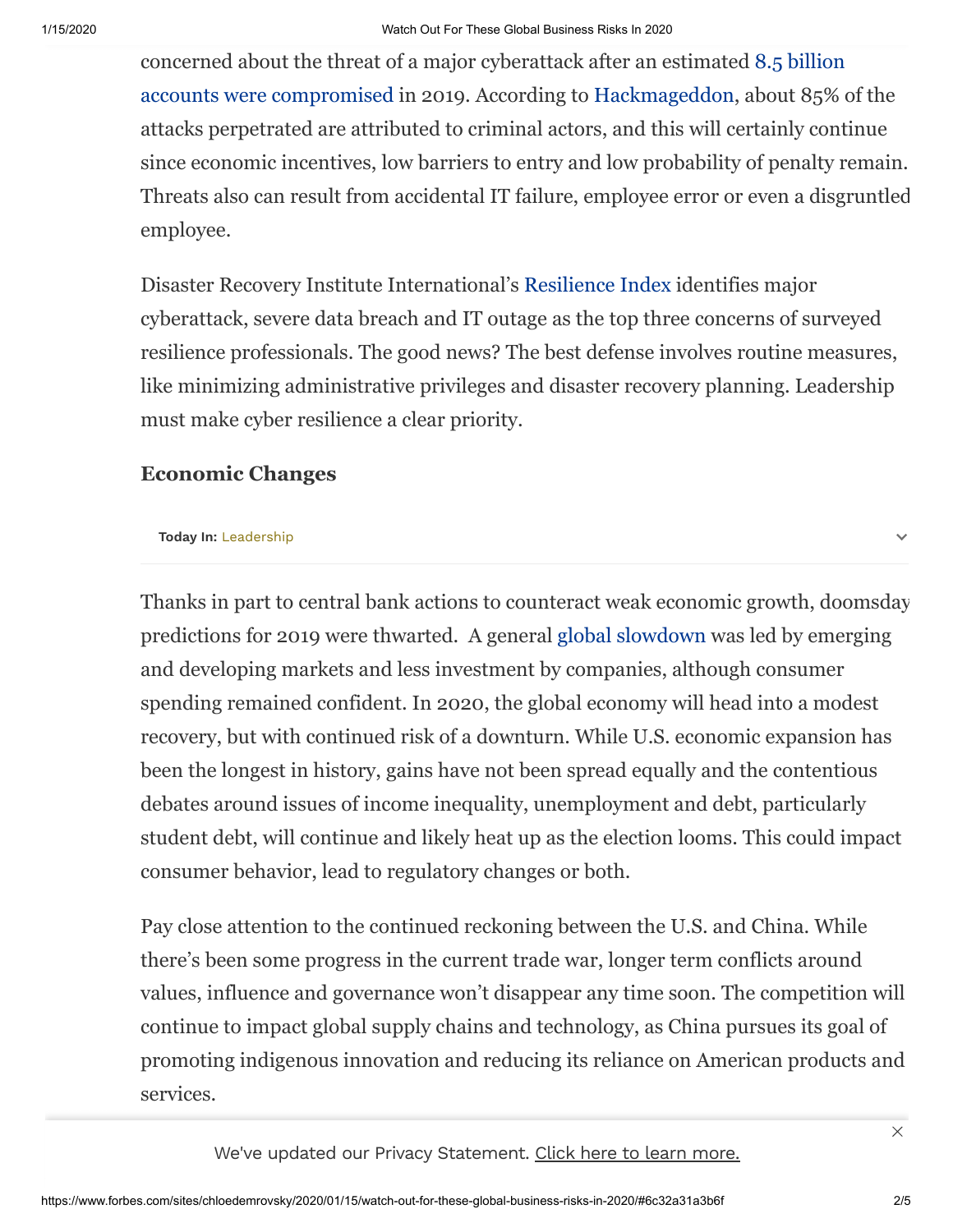#### 1/15/2020 Watch Out For These Global Business Risks In 2020

Politics will dominate our lives and news cycles, as political unrest and instability continue across most regions, notably in Latin America and the Middle East. Nationalism maintains a strong hold, [especially in India](https://thediplomat.com/2019/12/the-new-nationalism-in-modis-india/) and Eastern Europe. The U.S. presidential election will be contentious and leave many feeling bitter, no matter the outcome. Disinformation campaigns, including deepfakes, and the continuing controversy surrounding [political advertising on social media platforms](https://about.fb.com/news/2020/01/political-ads/) will add to the discontent. Brexit will continue to unfold, but with more predictability now that the [Conservatives have a mandate. Meanwhile, the European Union is likely to continue](https://apnews.com/f972f14e0fdaf579c43dd3e2ea36bfd4) privacy and antitrust battles with U.S. tech giants and will seek to carve out an even stronger leadership role on climate issues.

Led by discontent, governments are taking regulatory action to address social and environmental grievances. Businesses, particularly large multinational corporations, ar already affected by increased regulation and this will continue. Regulations will come from different levels and likely will be contradictory, leading to a complex compliance patchwork and potential litigation.

#### **Natural Disasters**

While we've all been laser-focused on politicians, Mother Nature has been busy and will [continue to make herself known. Bushfires in Australia have burned some 32,000](https://www.nbcnews.com/news/world/australia-wildfire-bushfire-size-2020-n1112006) square miles, which tops the Amazon fires by about 5,000 square miles and dwarfs the California wildfires. Fire will continue to be a significant threat in 2020, as will damaging heatwaves. On the flip side, typhoons and torrential rains leading to flooding will remain an issue for disaster-prone Asia. Africa will be affected by both droughts an floods.

With extreme weather brought about by climate change, businesses must get serious about calculating climate risk—factoring it into strategic decision-making about where to locate facilities and how to design supply chains. This threat is also an opportunity to communicate with customers and investors who care about climate issues and show th you are being proactive.

## **Leadership Scandals**

We've updated our Privacy Statement. Click here to learn [more.](https://www.forbes.com/privacy/english/)

 $\times$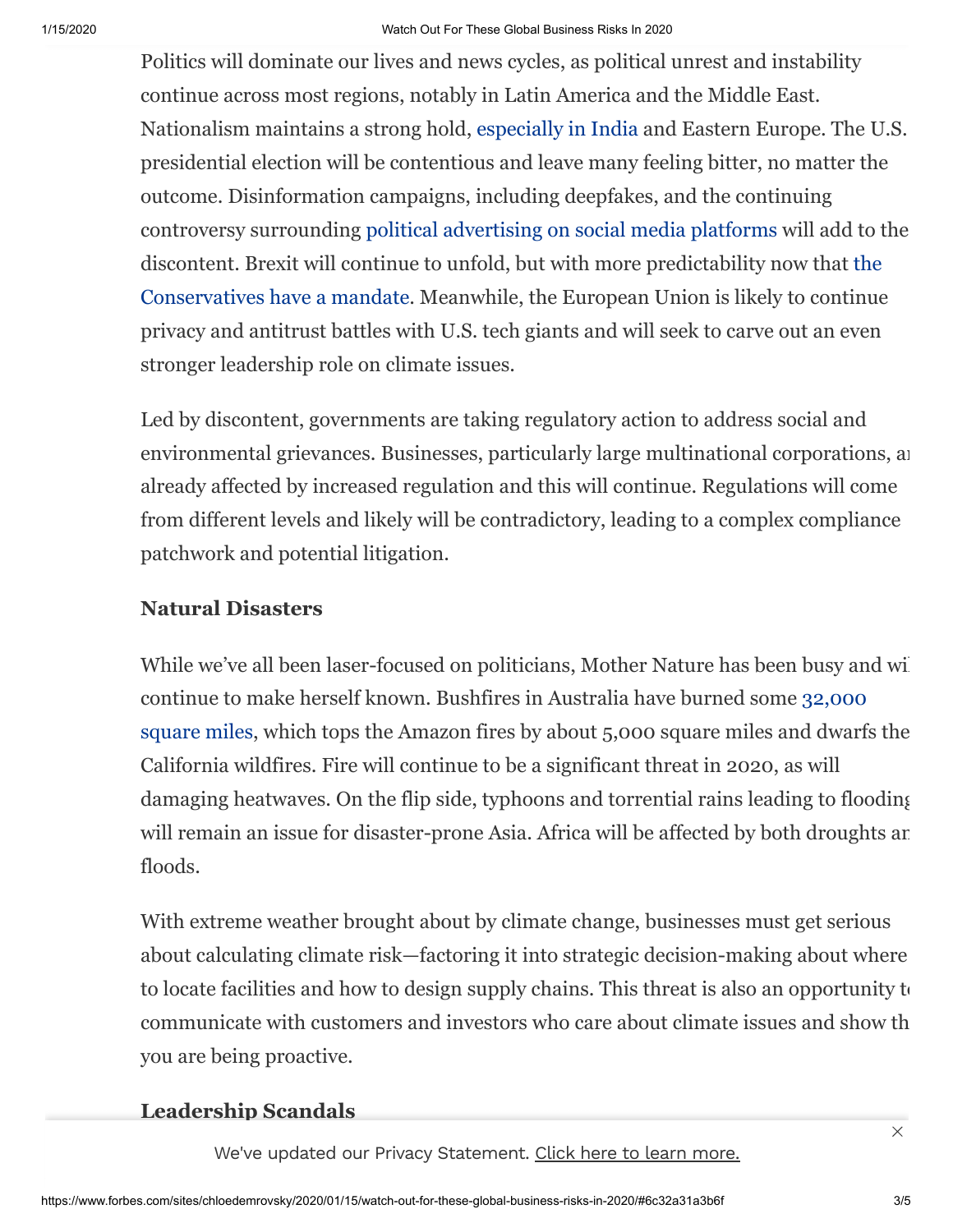[2019 was filled with headline-grabbing stories of leadership scandals. Boeing ousted its](https://apnews.com/a1bca4555d49900036dc94c6bd46722d) CEO in the latest chapter of its ongoing struggle to get its grounded 737 MAX LTs in th air. [Nissan's ex-CEO fled justice](https://www.cbsnews.com/news/carlos-ghosn-calls-himself-a-fugitive-of-injustice/) in Japan by allegedly stuffing himself into a box and boarding a private jet to Beirut—a stunning downfall for a leader who was once hailed  $\epsilon$ a hero. [WeWork imploded](https://www.vanityfair.com/news/2019/11/inside-the-fall-of-wework) amid rumors of its CEO's megalomaniacal behavior, and eve [slashing its valuation by over 75 percent couldn't save its IPO. The luggage brand, Away](https://www.theverge.com/2019/12/5/20995453/away-luggage-ceo-steph-korey-toxic-work-environment-travel-inclusion?utm_campaign=The%20Interface&utm_medium=email&utm_source=Revue%20newsletter) was outed for its overly-transparent and totally toxic culture, which ended up [embroiling Slack](https://www.theverge.com/2019/12/10/21002881/away-steph-korey-resigns-slack-platform-incentives) in the process.

The important takeaway here is that you should assess your own leadership style and governance strategies. Are you guilty of any of this kind of behavior? Do you have adequate crisis management expertise? If you want more examples to analyze, look for [more great accounts like](https://www.nytimes.com/2018/05/21/books/review/bad-blood-john-carreyrou.html) [the dueling Fyre Festival documentaries](https://www.tvguide.com/news/which-fyre-fest-documentary-should-you-watch-hulu-netflix/) [and books like 'Bad](https://www.nytimes.com/2018/05/21/books/review/bad-blood-john-carreyrou.html) Blood' about the rise and fall of Theranos to chronicle these scandals.

## **Human Struggles**

Like each and every employee, business leaders are just people subject to human frailty and foible. Whether it's the office Slack channel, the daytime impeachment hearings or the siren song of what you'll watch later on Disney+, it can be difficult to focus on the task at hand. In fact, every time you look away from a project to check, say, that Facebook notification on your phone, it takes an average of [23 minutes to refocus](https://www.weforum.org/agenda/2019/04/the-modern-workplace-is-hopelessly-distracting-and-its-costing-us-time-and-money/). How much productivity is lost to distraction in the workplace or, even worse, anxiety or depression?

According to a [2019 study by Unum,](https://www.businesswire.com/news/home/20190327005079/en/) 62 percent of missed work days can be attributed mental health conditions, and mental illness is a leading cause of worker disability in th U.S. While CBD oil may be touted as the universal panacea of our time, it certainly won fix every problem. Behavioral norms in the workplace are changing, and this may creat moments of discomfort and confrontation. It's important to create an open and caring workplace culture where your employees feel valued, motivated and supported as they face these very human challenges.

While reading this article may have been a moment of distraction for you, I hope you

 $\times$  We've updated our Privacy Statement. <u>Click here to learn more.</u>